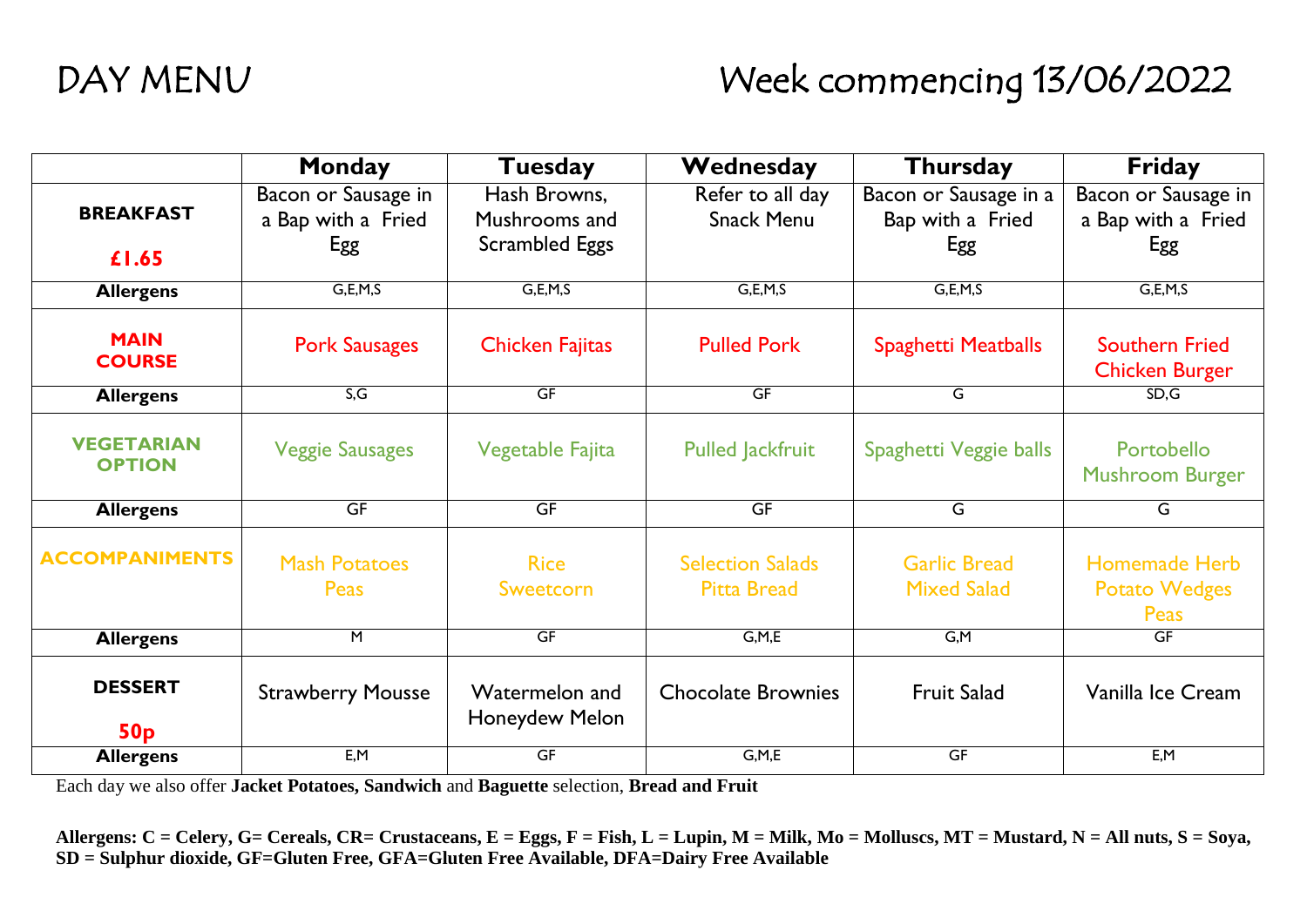# DAY MENU Week commencing 20/06/2022

|                                    | Monday                       | Tuesday                                                   | Wednesday           | <b>Thursday</b>                           | <b>Friday</b>                                        |
|------------------------------------|------------------------------|-----------------------------------------------------------|---------------------|-------------------------------------------|------------------------------------------------------|
|                                    | Bacon or Sausage in          | Hash Browns,                                              | Refer to all day    | Bacon or Sausage in a                     | Bacon or Sausage in                                  |
| <b>BREAKFAST</b>                   | a Bap with a Fried           | Mushrooms,                                                | <b>Snack Menu</b>   | Bap with a Fried                          | a Bap with a Fried                                   |
| £1.65                              | Egg                          | Scrambled Eggs.                                           |                     | Egg                                       | Egg                                                  |
| <b>Allergens</b>                   | G, E, M, S                   | G, E, M, S                                                | G, E, M, S          | G, E, M, S                                | G, E, M, S                                           |
| <b>MAIN</b><br><b>COURSE</b>       | <b>Chilli Con Carne</b>      | <b>Roast Chicken</b>                                      | Teriyaki Style Pork | Mac and Cheese                            | <b>Southern Fried</b><br><b>Chicken Burger</b>       |
| <b>Allergens</b>                   | GF                           | GF                                                        | GF, S               | G,M                                       | SD, G                                                |
| <b>VEGETARIAN</b><br><b>OPTION</b> | <b>Chilli Sin Carne</b>      | <b>Cajun Cauliflower</b>                                  | Vegetable Teriyaki  | <b>Tomato and Basil</b><br>Pasta          | Portobello<br><b>Mushroom Burger</b>                 |
| <b>Allergens</b>                   | GF                           | GF                                                        | GF, S               | G                                         | G                                                    |
| <b>ACCOMPANIMENTS</b>              | <b>Rice</b><br><b>Nachos</b> | <b>Roast New</b><br><b>Potatoes</b><br><b>Green Beans</b> | <b>Noodles</b>      | <b>Garlic Bread</b><br><b>Mixed Salad</b> | <b>Homemade Herb</b><br><b>Potato Wedges</b><br>Peas |
| <b>Allergens</b>                   | GF                           | <b>GF</b>                                                 | G,E                 | $\overline{G,M}$                          | GF                                                   |
| <b>DESSERT</b><br>50 <sub>p</sub>  | <b>Banana Mousse</b>         | Watermelon and<br>Honeydew Melon                          | Rocky Road          | <b>Fresh Strawberries</b>                 | Vanilla Ice Cream                                    |
| <b>Allergens</b>                   | E, M                         | GF                                                        | G, M, E             | GF                                        | E, M                                                 |

Each day we also offer **Jacket Potatoes, Sandwich** and **Baguette** selection, **Bread and Fruit**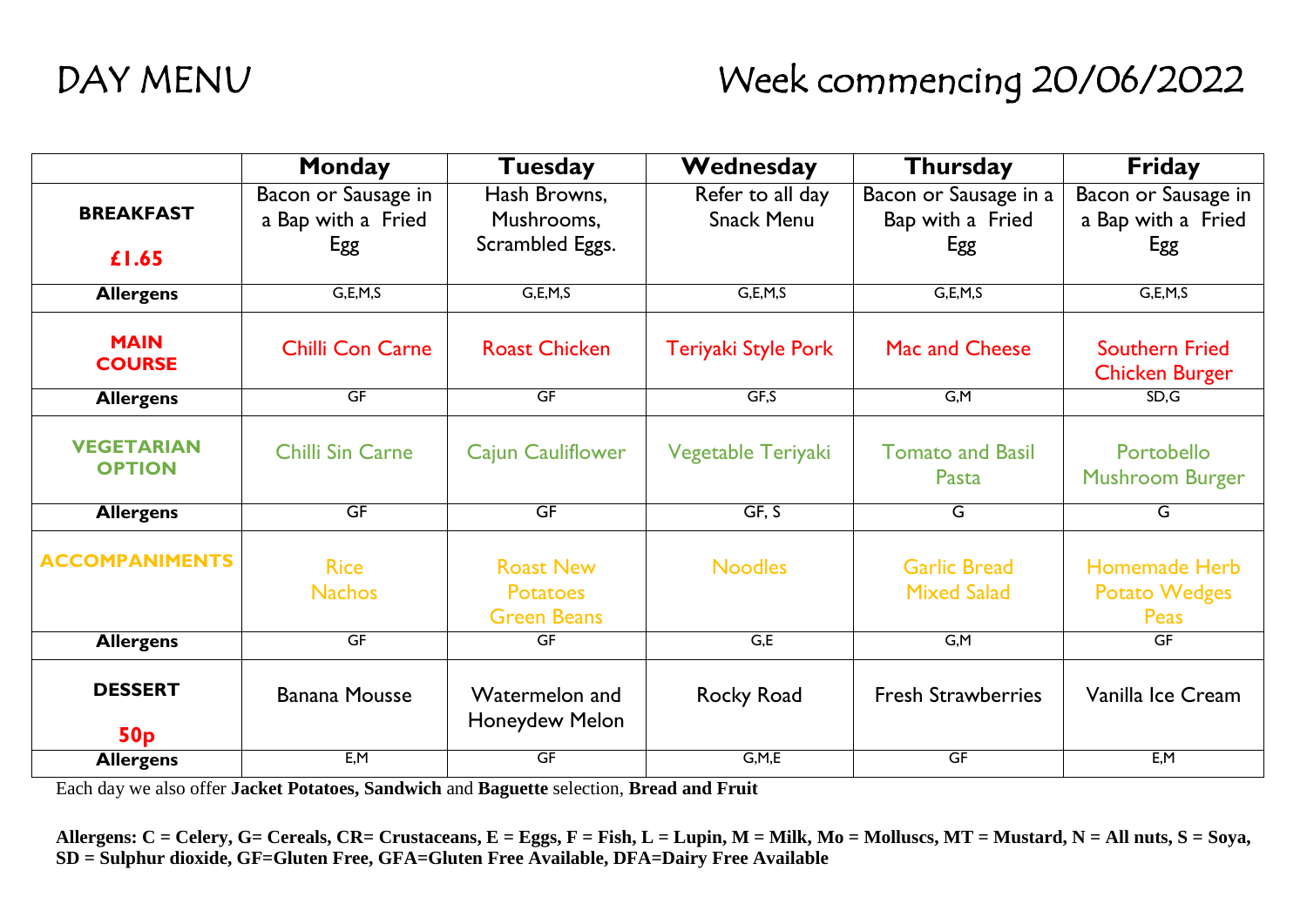# DAY MENU Week commencing 27/06/2022

|                                    | <b>Monday</b>                                               | <b>Tuesday</b>                            | Wednesday                                               | Thursday                             | <b>Friday</b>                                        |
|------------------------------------|-------------------------------------------------------------|-------------------------------------------|---------------------------------------------------------|--------------------------------------|------------------------------------------------------|
|                                    | Bacon or Sausage in                                         | Hash Browns,                              | Refer to all day                                        | Bacon or Sausage in a                | Bacon or Sausage in                                  |
| <b>BREAKFAST</b>                   | a Bap with a Fried                                          | Mushrooms.                                | <b>Snack Menu</b>                                       | Bap with a Fried                     | a Bap with a Fried                                   |
| £1.65                              | Egg                                                         | <b>Scrambled Eggs</b>                     |                                                         | Egg                                  | Egg                                                  |
| <b>Allergens</b>                   | G, E, M, S                                                  | G, E, M, S                                | G, E, M, S                                              | G, E, M, S                           | G, E, M, S                                           |
| <b>MAIN</b><br><b>COURSE</b>       | Paprika Beef                                                | Peperonata Pasta<br><b>Bake</b>           | Chicken Tikka Masala                                    | <b>Chicken and Chorizo</b><br>Paella | <b>Southern Fried</b><br><b>Chicken Burger</b>       |
| <b>Allergens</b>                   | G                                                           | G                                         | GF                                                      | GF                                   | SD, G                                                |
| <b>VEGETARIAN</b><br><b>OPTION</b> | Paprika Butternut<br>Squash                                 | <b>Vegetable Lasagne</b>                  | Vegetable Tikka<br><b>Masala</b>                        | <b>Mixed Vegetable</b><br>Paella     | Portobello<br><b>Mushroom Burger</b>                 |
| <b>Allergens</b>                   | GF                                                          | G,M                                       | GF                                                      | GF                                   | G                                                    |
| <b>ACCOMPANIMENTS</b>              | <b>Crushed New</b><br><b>Potatoes</b><br><b>Green Beans</b> | <b>Mixed Salad</b><br><b>Garlic Bread</b> | <b>Rice</b><br><b>Garlic and Coriander</b><br>Nan Bread | <b>Tomato Salsa</b>                  | <b>Homemade Herb</b><br><b>Potato Wedges</b><br>Peas |
| <b>Allergens</b>                   | M                                                           | G, M                                      | G                                                       | GF                                   | GF                                                   |
| <b>DESSERT</b><br>50 <sub>p</sub>  | Mousse                                                      | Watermelon and<br><b>Honeydew Melon</b>   | <b>Sprinkled Cake</b>                                   | <b>Fresh Strawberries</b>            | Vanilla Ice Cream                                    |
| <b>Allergens</b>                   | E, M                                                        |                                           | G, M, E                                                 | GF                                   | E, M                                                 |

Each day we also offer **Jacket Potatoes, Sandwich** and **Baguette** selection, **Bread and Fruit**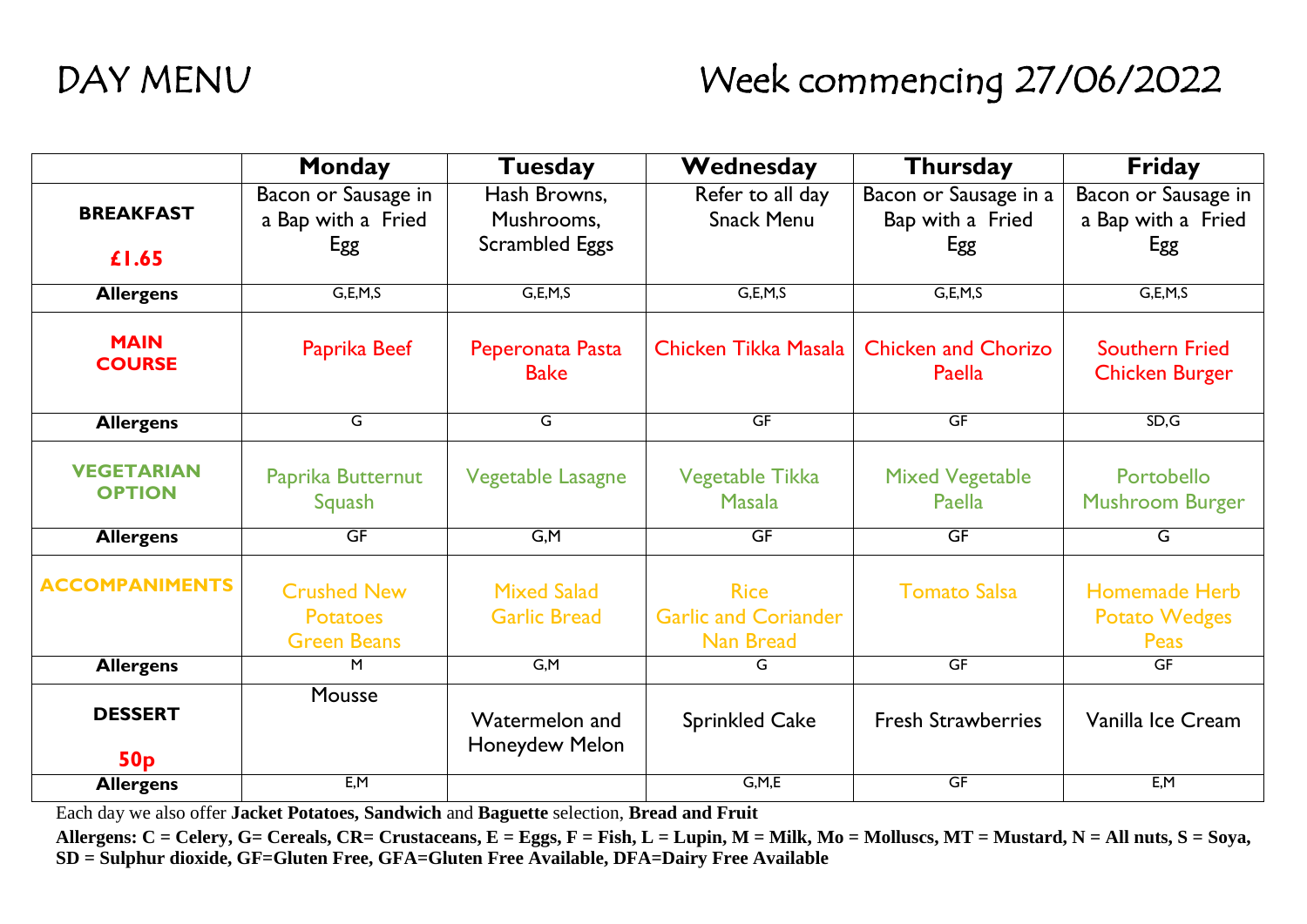# DAY MENU Week commencing 04/07/2022

|                                    | Monday                       | Tuesday                          | Wednesday                                     | Thursday                                  | <b>Friday</b>                                        |
|------------------------------------|------------------------------|----------------------------------|-----------------------------------------------|-------------------------------------------|------------------------------------------------------|
|                                    | Bacon or Sausage in          | Hash Browns,                     | Refer to all day                              | Bacon or Sausage in a                     | Bacon or Sausage in                                  |
| <b>BREAKFAST</b>                   | a Bap with a Fried           | Mushrooms and                    | <b>Snack Menu</b>                             | Bap with a Fried                          | a Bap with a Fried                                   |
| £1.65                              | Egg                          | <b>Scrambled Eggs</b>            |                                               | Egg                                       | Egg                                                  |
| <b>Allergens</b>                   | G, E, M, S                   | G, E, M, S                       | G, E, M, S                                    | G, E, M, S                                | G, E, M, S                                           |
| <b>MAIN</b><br><b>COURSE</b>       | <b>Pork Sausages</b>         | <b>Chicken Fajitas</b>           | <b>Pulled Pork</b>                            | <b>Spaghetti Meatballs</b>                | <b>Southern Fried</b><br><b>Chicken Burger</b>       |
| <b>Allergens</b>                   | S, G                         | <b>GF</b>                        | GF                                            | G                                         | SD, G                                                |
| <b>VEGETARIAN</b><br><b>OPTION</b> | <b>Veggie Sausages</b>       | Vegetable Fajita                 | <b>Pulled Jackfruit</b>                       | Spaghetti Veggie balls                    | Portobello<br><b>Mushroom Burger</b>                 |
| <b>Allergens</b>                   | GF                           | GF                               | GF                                            | G                                         | G                                                    |
| <b>ACCOMPANIMENTS</b>              | <b>Mash Potatoes</b><br>Peas | <b>Rice</b><br>Sweetcorn         | <b>Selection Salads</b><br><b>Pitta Bread</b> | <b>Garlic Bread</b><br><b>Mixed Salad</b> | <b>Homemade Herb</b><br><b>Potato Wedges</b><br>Peas |
| <b>Allergens</b>                   | M                            | $\overline{\mathsf{GF}}$         | G, M, E                                       | G, M                                      | <b>GF</b>                                            |
| <b>DESSERT</b><br>50 <sub>p</sub>  | <b>Strawberry Mousse</b>     | Watermelon and<br>Honeydew Melon | <b>Chocolate Brownies</b>                     | <b>Fruit Salad</b>                        | Vanilla Ice Cream                                    |
| <b>Allergens</b>                   | E, M                         | GF                               | G, M, E                                       | GF                                        | E, M                                                 |

Each day we also offer **Jacket Potatoes, Sandwich** and **Baguette** selection, **Bread and Fruit**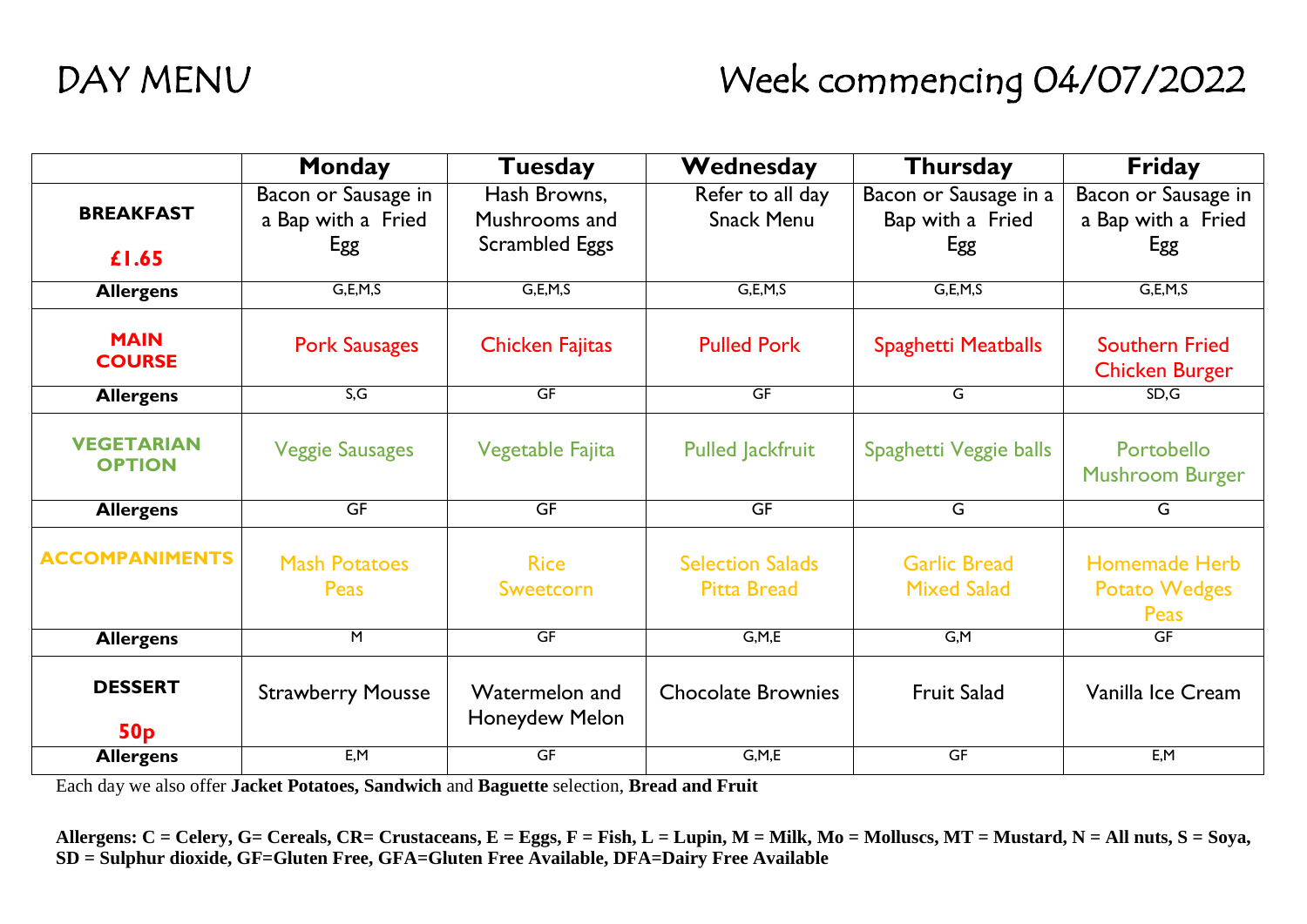# DAY MENU Week commencing 11/07/2022

|                                    | Monday                       | Tuesday                                                   | Wednesday           | <b>Thursday</b>                           | <b>Friday</b>                                        |
|------------------------------------|------------------------------|-----------------------------------------------------------|---------------------|-------------------------------------------|------------------------------------------------------|
|                                    | Bacon or Sausage in          | Hash Browns,                                              | Refer to all day    | Bacon or Sausage in a                     | Bacon or Sausage in                                  |
| <b>BREAKFAST</b>                   | a Bap with a Fried           | Mushrooms,                                                | <b>Snack Menu</b>   | Bap with a Fried                          | a Bap with a Fried                                   |
| £1.65                              | Egg                          | Scrambled Eggs.                                           |                     | Egg                                       | Egg                                                  |
| <b>Allergens</b>                   | G, E, M, S                   | G, E, M, S                                                | G, E, M, S          | G, E, M, S                                | G, E, M, S                                           |
| <b>MAIN</b><br><b>COURSE</b>       | <b>Chilli Con Carne</b>      | <b>Roast Chicken</b>                                      | Teriyaki Style Pork | Mac and Cheese                            | <b>Southern Fried</b><br><b>Chicken Burger</b>       |
| <b>Allergens</b>                   | GF                           | <b>GF</b>                                                 | GF,S                | G.M                                       | SD, G                                                |
| <b>VEGETARIAN</b><br><b>OPTION</b> | <b>Chilli Sin Carne</b>      | <b>Cajun Cauliflower</b>                                  | Vegetable Teriyaki  | <b>Tomato and Basil</b><br>Pasta          | Portobello<br><b>Mushroom Burger</b>                 |
| <b>Allergens</b>                   | GF                           | GF                                                        | GF, S               | G                                         | G                                                    |
| <b>ACCOMPANIMENTS</b>              | <b>Rice</b><br><b>Nachos</b> | <b>Roast New</b><br><b>Potatoes</b><br><b>Green Beans</b> | <b>Noodles</b>      | <b>Garlic Bread</b><br><b>Mixed Salad</b> | <b>Homemade Herb</b><br><b>Potato Wedges</b><br>Peas |
| <b>Allergens</b>                   | GF                           | <b>GF</b>                                                 | G,E                 | G.M                                       | <b>GF</b>                                            |
| <b>DESSERT</b><br>50p              | <b>Banana Mousse</b>         | Watermelon and<br>Honeydew Melon                          | Rocky Road          | <b>Fresh Strawberries</b>                 | Vanilla Ice Cream                                    |
| <b>Allergens</b>                   | E, M                         | GF                                                        | G, M, E             | GF                                        | E, M                                                 |

Each day we also offer **Jacket Potatoes, Sandwich** and **Baguette** selection, **Bread and Fruit**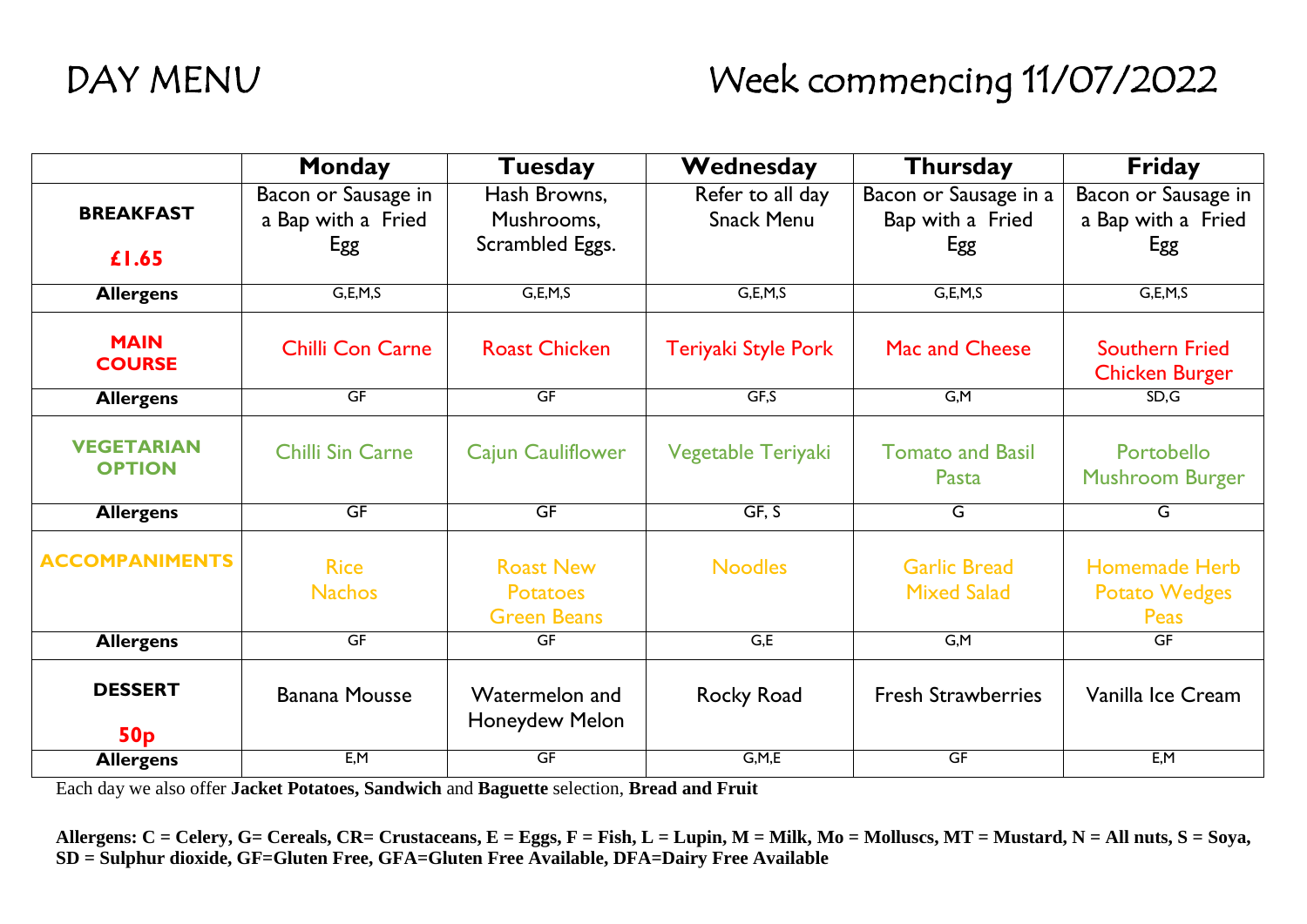# DAY MENU Week commencing 18/07/2022

|                                    | Monday                                                      | <b>Tuesday</b>                            | Wednesday                                               | <b>Thursday</b>                      | <b>Friday</b>                                        |
|------------------------------------|-------------------------------------------------------------|-------------------------------------------|---------------------------------------------------------|--------------------------------------|------------------------------------------------------|
|                                    | Bacon or Sausage in                                         | Hash Browns,                              | Refer to all day                                        | Bacon or Sausage in a                | Bacon or Sausage in                                  |
| <b>BREAKFAST</b>                   | a Bap with a Fried                                          | Mushrooms,                                | <b>Snack Menu</b>                                       | Bap with a Fried                     | a Bap with a Fried                                   |
| £1.65                              | Egg                                                         | <b>Scrambled Eggs</b>                     |                                                         | Egg                                  | Egg                                                  |
| <b>Allergens</b>                   | G, E, M, S                                                  | G, E, M, S                                | G, E, M, S                                              | G, E, M, S                           | G, E, M, S                                           |
| <b>MAIN</b><br><b>COURSE</b>       | Paprika Beef                                                | Peperonata Pasta<br><b>Bake</b>           | Chicken Tikka Masala                                    | <b>Chicken and Chorizo</b><br>Paella | <b>Southern Fried</b><br><b>Chicken Burger</b>       |
| <b>Allergens</b>                   | G                                                           | G                                         | GF                                                      | GF                                   | SD, G                                                |
| <b>VEGETARIAN</b><br><b>OPTION</b> | Paprika Butternut<br>Squash                                 | Vegetable Lasagne                         | Vegetable Tikka<br>Masala                               | <b>Mixed Vegetable</b><br>Paella     | Portobello<br><b>Mushroom Burger</b>                 |
| <b>Allergens</b>                   | GF                                                          | G, M                                      | GF                                                      | GF                                   | G                                                    |
| <b>ACCOMPANIMENTS</b>              | <b>Crushed New</b><br><b>Potatoes</b><br><b>Green Beans</b> | <b>Mixed Salad</b><br><b>Garlic Bread</b> | <b>Rice</b><br><b>Garlic and Coriander</b><br>Nan Bread | <b>Tomato Salsa</b>                  | <b>Homemade Herb</b><br><b>Potato Wedges</b><br>Peas |
| <b>Allergens</b>                   | M                                                           | G, M                                      | G                                                       | GF                                   | <b>GF</b>                                            |
| <b>DESSERT</b><br>50 <sub>p</sub>  | Mousse                                                      | Watermelon and<br>Honeydew Melon          | <b>Sprinkled Cake</b>                                   | <b>Fresh Strawberries</b>            | Vanilla Ice Cream                                    |
| <b>Allergens</b>                   | E, M                                                        |                                           | G, M, E                                                 | GF                                   | E, M                                                 |

Each day we also offer **Jacket Potatoes, Sandwich** and **Baguette** selection, **Bread and Fruit**